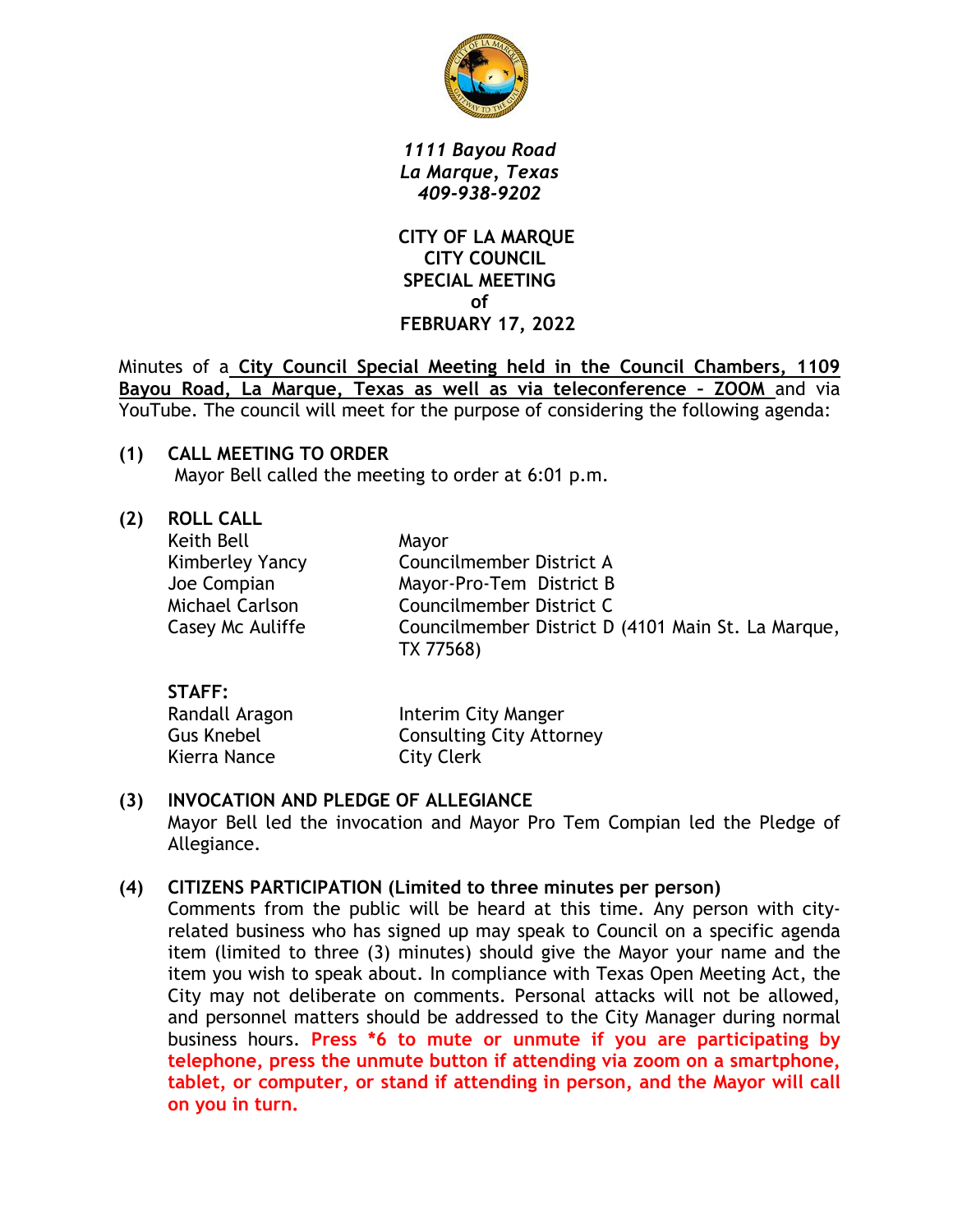There was no citizens participation.

\*\* Mayor Bell closed the Special meeting at 6:06 p.m.

### **(5) PUBLIC HEARING**

- a. Conduct Public Hearing to hear input regarding adopting Ordinance No**. O-2022-0002**, calling a bond election to be held within the City of La Marque, making provisions for the conduct and the giving of notice of the election and containing other provisions relating thereto – Legal J. Frels
- \*\* Mayor Bell opened the Public Hearing at 6:07 p.m.

Laura Divine (1406 Merry Lane) she thanked Mayor and Council for the consideration of the Bond issue and recalled the difficult process of passing a bond at College of the Mainland. She spoke to how desperately a new Police Station is needed. However, she does not believe that the people of the City can get behind this bond. Fourteen (14) million dollars is a lot of money. Recommended getting the number down to possibly (8) million. She stated that she will do whatever she needs to do to help get this bond passed once a reasonable amount is assessed.

- \*\* Mayor Bell closed the Public Hearing at 6:11 p.m.
- \*\* Mayor Bell reconvened the Special Meeting at 6:12 p.m.

#### **(6) NEW BUSINESS**

- a. Discussion/ possible action regarding adopting Ordinance No**. O-2022-0002**, calling a bond election to be held within the City of La Marque, making provisions for the conduct and the giving of notice of the election and containing other provisions relating thereto – Legal J. Frels
- \*\* *This item was discussed after Executive Session* Council addressed that this item needs more time and should include the department as well as the community in order to receive all of what is needed without causing overdue burden to the taxpayers. Mayor and other members pledged their commitment to a new police station. Mayor announced that instead of utilizing a General Bond the City will be

utilizing Certificates of Obligation, citing the flexibility of Certificate of Obligations as a driving factor.

Mayor stated that this year this Council will: immediately begin to study the options provided by Alec Luong and work with the finance department to better understand the financing details and name a Public Safety Building Committee. All of the aforementioned things will be achieved before the May 7, 2022, election date.

\*\* No action was taken.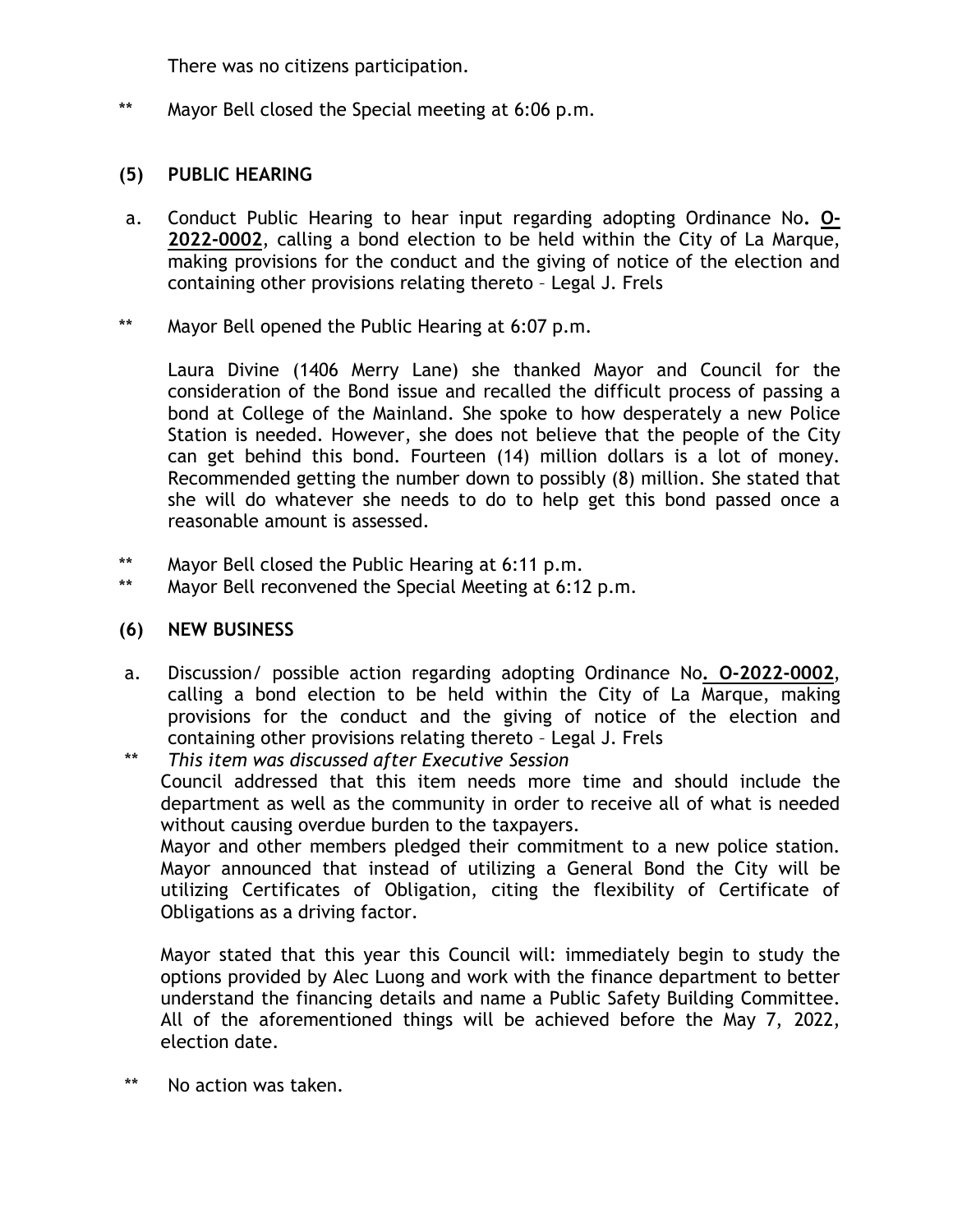b. Discussion relating to Managerial Audit – Legal G. Knebel Consulting City Attorney Gus Knebel gave a brief summary of his findings after conducting a Managerial Audit as directed by former Interim City Manager Chaise Cary. There were (5) primary issues to be reviewed: succession planning, records management, City issued vehicles for elected officials, the 2021-2022 budget and staffing within the City Manager's office. City Attorney Knebel recalled that the top (6) employees all left within a two-week period on or shortly after July 1, 2021, those employees being Charles "Tink" Jackson (City Manager), Charlene Warren (Assistant City Manager), David Jordan (Assistant City Manager), Derra Purnell (City Attorney), Todd Weidman (Fire Chief), and Charles "Kirk" Jackson (Police Chief). The latter who had already announced his retirement but rescheduled his departure date to coincide with the exodus. The report stated that no evidence of criminal actions was discovered, but a culture of distrust between upper-level staff and City Council. City attorney went on to speak on the topics of communication channels, Police Association negotiations, the use of City vehicles by former elected officials, and staffing in the City Manager's Office.

After a lengthy discussion with City Council no action was taken.

# **(7) NEW BUSINESS**

a. Discussion/possible action regarding the City Manager position for the City of La Marque – Mayor K. Bell

Mayor Bell asked for representatives from both the Community panel which consisted of (4) chairpersons of City Boards and Commissions and also the panel of director level staff. They gave short reports of their observations during the process and thanked Council for the ability to participate in such an important process.

After some preliminary discussions and taking Staff and the Community leaders input into consideration it was determined that Cesar Garcia, Lionel Lyons, and Cynthia Northrop were top contenders.

Mayor Pro Tem Compian gave a compelling argument for Mr. Garcia, noting his ability to innovate, and comparing him to a former employee of a Greater Houston city that showed similar promise and went on to do amazing things.

Council member McAuliffe and Council member Yancy expressed discomfort with having this full discussion in public due to the nature of some of the discussions that needed to be had, both agreeing that personnel discussions are very sensitive, and a public meeting was not the forum to discuss some of the details.

- \*\* Mayor Bell closed the Special meeting and moved into Executive Session under Section 551.074 (Personnel Matters) 7:49 p.m.
- \*\* Mayor Bell closed the Executive Session and reconvened the Special meeting at 8:14 p.m.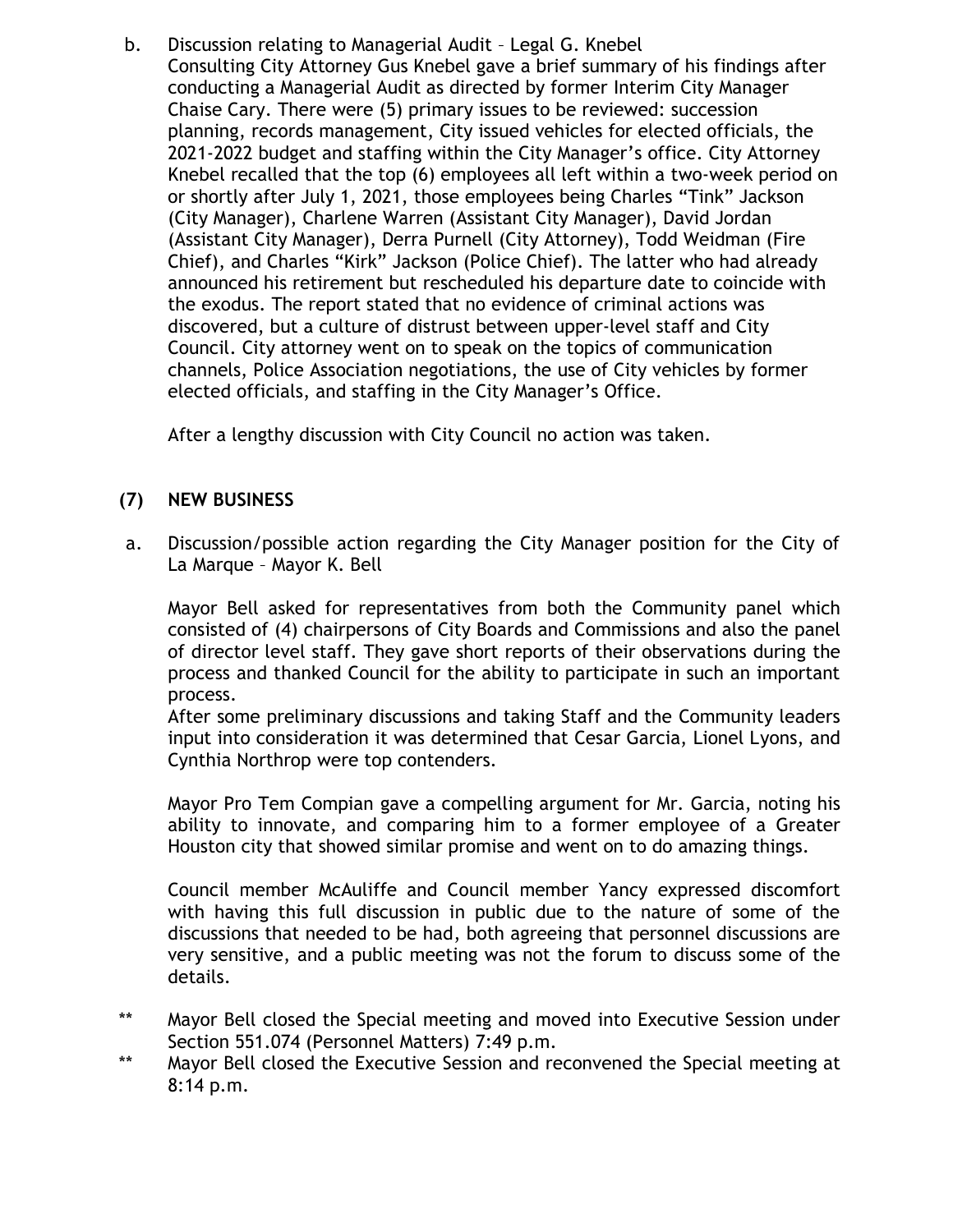Council member Yancy announced her top two candidates as Cesar Garcia and Lionel Lyons speaking to the fact that Mr. Garcia has management experience, professionalism, bilingual, is local and can begin quickly, and also received buy in from our community panel.

\*\* Mayor Pro Tem Compian made a motion to extend an offer to Cesar Garcia for the City Manager position. Council member Yancy seconded the motion.

Mayor spoke to some heartburn over the nomination, not because he is a bad candidate, he sees a lot of potential but identifies that Ms. Northrop has a wealth of experience. He is not declining to work with Mr. Garcia in the event that he is chosen but he is unsettled at this time.

Council member McAuliffe also expressed the remarkable potential of Mr. Garcia; however, she too is unsettled.

After Mayor Bell asked the City Attorney Council member McAuliffe asked the Council to also consider Lionel Lyons.

Mayor Pro Tem Compian and Council member Yancy spoke to why Mr. Garcia is their top choice. Councilwoman McAuliffe acknowledged that her fellow councilmembers made good points.

Mayor asked the community leaders and city staff if they would be comfortable working with Mr. Garcia, the overwhelming majority said yes. Development Services Director reassured Council that staff will work with whomever Council chooses, it would not be fair to ask staff who they like personally, staff is in full support of Council's decision. Mayor acknowledged that he nor Council is asking for staff to make a decision but is showing compassion and making sure that staff would be ok with the choice.

Executive to the City Manager Jennifer Earl spoke also identifying that in her opinion the City needs someone with experience and a sense of stability. She expressed the need for someone who is in it for the long haul and does not want someone to treat the City as a training ground.

Mr. Loftis spoke to the need for someone who is strong-willed with experience, he speaks to hiring Mr. Garcia simply because he is the best candidate, not on the strength of the fact that he lives here. Sometimes people from the outside can be a better option, other times not so much so. The community is asking that the Council makes the right choice, based on the qualifications that they have.

Mayor Pro Tem Compian made a point of clarification that all of the candidates are highly qualified and were vetted by one of the highest-ranking search firms in the nation.

Council member McAuliffe reminded Council that one of the initial criteria, for all of Council, was for candidates to have City Manager experience and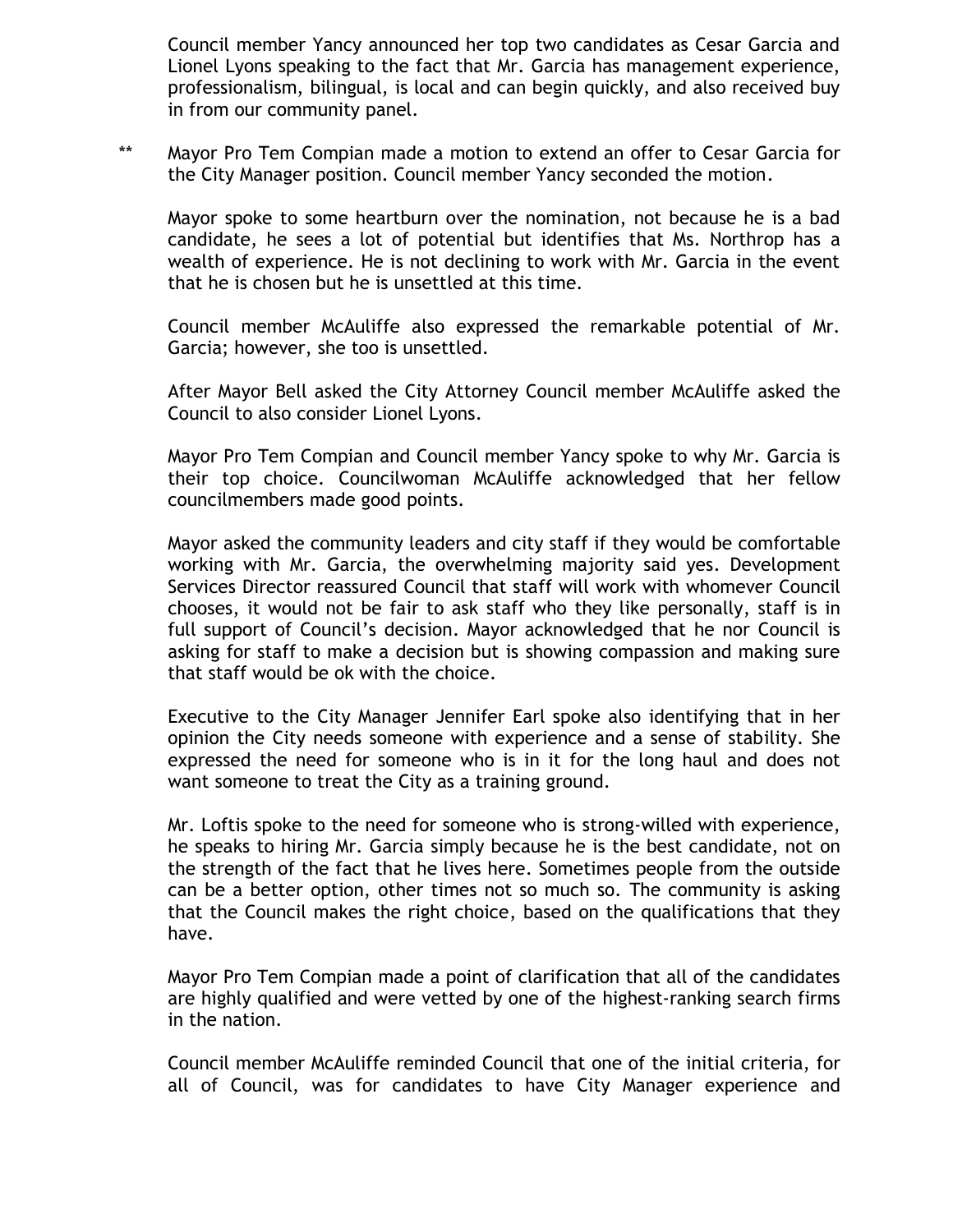identified that as the reason that Mr. Lyons and Ms. Northrop were "edging out" Mr. Garcia.

#### \*\* After much deliberation the MOTION PASSED WITH 4 VOTES AND ONE ABSTENSTION.

Council spoke to the need to revisit the standard contract that the City has provided to the former city managers. Mayor Bell requested that the 11-month severance not be offered as it has been traditionally simply due to the burden it places on the city's reserve fund. Council member McAuliffe spoke to wanting to review best practices and also be cautious about this issue taking into consideration the events of last fiscal year.

Mayor asked that a contract be brought to Council at the next meeting before negotiations begin.

\*\* Mayor Bell closed the Special Meeting and retreated into Executive Session at 8:55 p.m.

## **(8) EXECUTIVE SESSION**

The City Council for the City of La Marque, Texas reserves the right to adjourn into executive session at any time during the course of this meeting to discuss any of the matters listed above, as authorized the Texas Government Code Section 551.071 (Consultation with Attorney), 551.072 (Deliberations about Real Property), 551.073 (Deliberations about Gifts and Donations), 551.074 (Personnel Matters), 551.076 (Deliberations about Security Devices) and 551.086 (Economic Development)

- a. Consultation with attorney (section 551.071)- Discussion relating to Bond Election
- \*\* Mayor closed the Executive Session and returned to the Special Meeting at 10:46 p.m.
- **(9) REQUESTS AND ANNOUNCEMENTS**

Council member Yancy announced the Stop the Violence events that begin Saturday, February 19, 2022.

Mayor Pro Tem Compian announced the Garden Club's Cleanup event that is also being held Saturday, February 19, 2022, beginning at the Central Fire Station at 9:30 a.m. as apart of the Keep Texas Beautiful Adopt a Road program. He also asked that soon we have a "good spirited" discussion about water bills in the near future.

Mayor announced the Texas Independent Trail Ride at Highland Bayou Park, also taking place on Saturday, February 19, 2022, and the first annual State of the Cities address at La Marque High School. This event will take place at 6:00 pm on February 24, 2022.